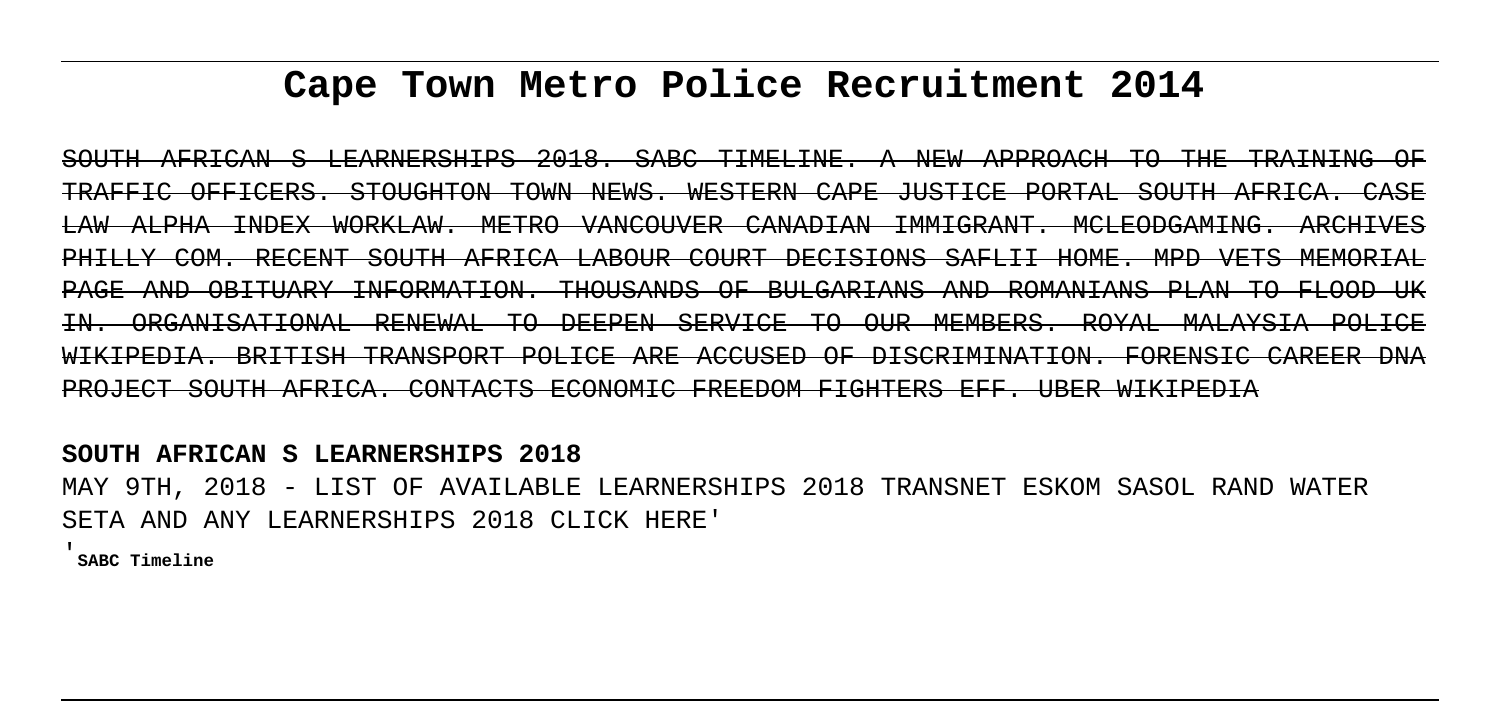May 8th, 2018 - 2001 January 2001 Western Cape Premier Gerald Morkel writes to SABC CEO Peter Matlare to complain about biased coverage of local Regional Editor Jeffrey Twala and about the embarrassment Twala had caused him in what he described in the letter as a breach of contract'

#### '**A new approach to the training of Traffic Officers**

May 11th, 2018 - In 2011 the first 244 Traffic Officers were trained in a one year full qualification which is registered with the South African Qualifications Authority SAQA The qualification Further Education and Training Certificate FETC Road Traffic Law Enforcement ID 62289 was registered on the National Qualifications'

#### '**Stoughton Town News**

May 10th, 2018 - Missing Stoughton Man Has Been Found Ilya Lastovkin 22 At The Time Has Been Missing Since November 11 2009 Despite Ground And Air Searches By Police Nearly Six Years Ago The Authorities Came Up Empty'

#### '**Western Cape Justice Portal South Africa**

May 11th, 2018 - Justice for Nando staff Phumeza murdered by the SA Police â€" shot **dead in Nando staff taxi by SA Police without warning in Milnerton 25 February 2016**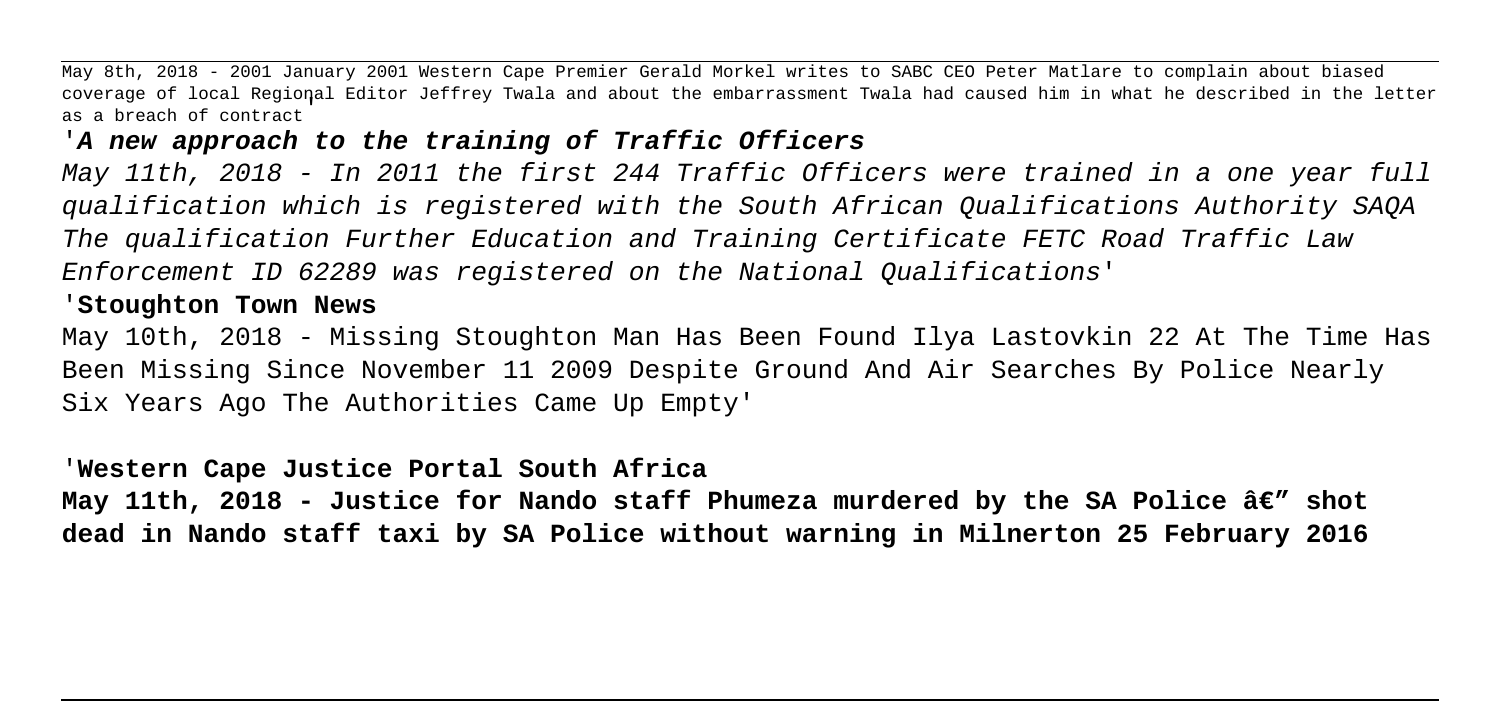**because the vehicle**'

'**Case Law Alpha Index Worklaw**

**May 6th, 2018 - B Bafokeng Rasimone Platinum Mine v CCMA amp Others JR1734 03 2006 ZALC 38 10 February 2006 Baloyi v M amp P Manufacturing 2001 22 ILJ 391 LAC**'

#### '**Metro Vancouver Canadian Immigrant**

May 10th, 2018 - Metro Vancouver • April 26 2018 • Hilton Vancouver Metrotown • 10 a m to 4 p m The Canadian Immigrant Fair is coming to Metro Vancouver this spring 2018''**McLeodGaming**

May 9th, 2018 - Home Of SSF2 Yeah Jam Fury Impossible Pong More Latest News SSF2 Is Back At Super Smash Con 2018'

### '**Archives Philly com**

May 11th, 2018 - Archives and past articles from the Philadelphia Inquirer Philadelphia Daily News and Philly com'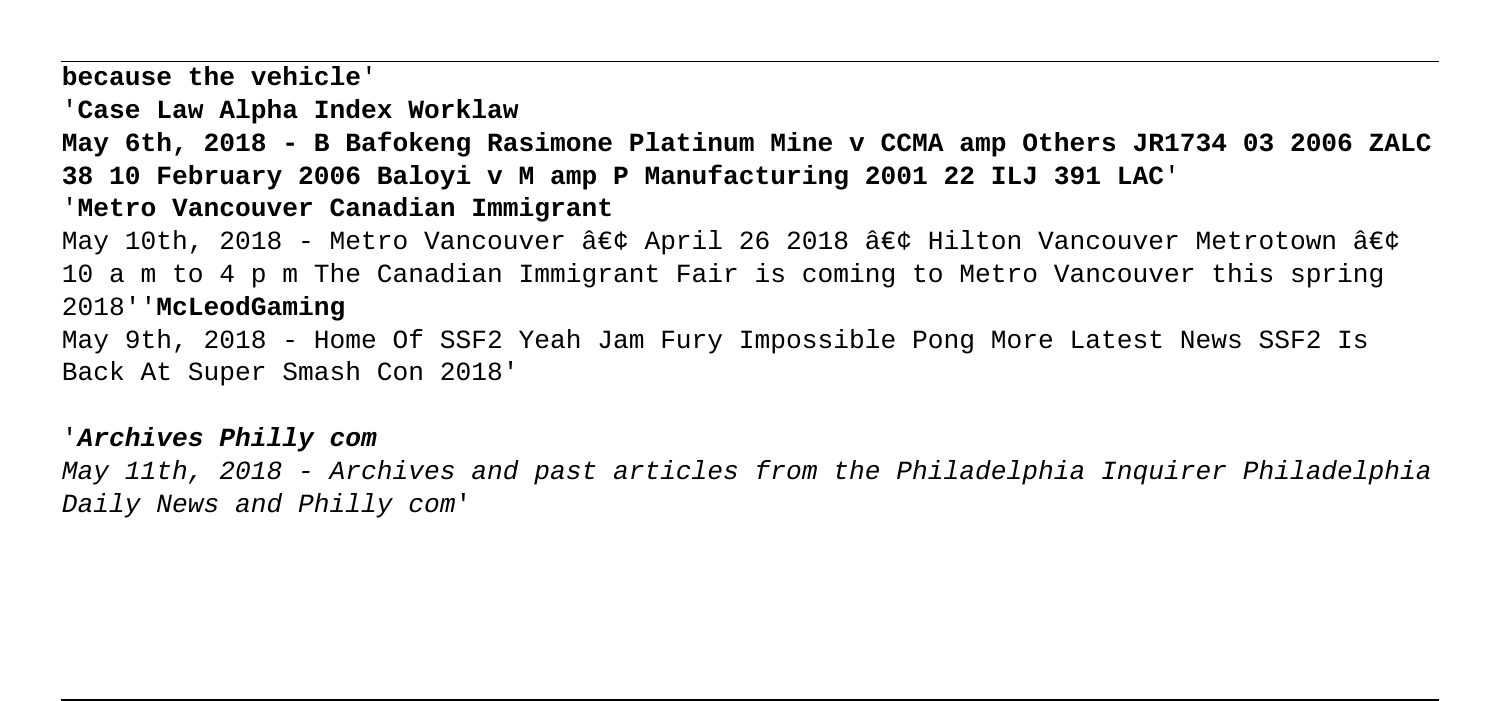'**Recent South Africa Labour Court Decisions SAFLII Home**

May 6th, 2018 - June 2015 Department of Home Affairs Limpopo v General Public Service Sector Bargaining Council and Others JR1576 14 2015 ZALC 2 4 June 2015'

'**mpd vets memorial page and obituary information**

**may 9th, 2018 - this page has obituaries for miami police department veterans who have recently passed away the most recent veteran who passed away will be the first one listed**'

'**Thousands of Bulgarians and Romanians plan to flood UK in**

January 26th, 2013 - The UK will throw open its Jobcentres and benefit offices to what pressure group Migration Watch predicts could be as many as 70 000 people a year for the next five years''**Organisational Renewal To Deepen Service To Our Members** May 10th, 2018 - Report To The Central Committee 14 16 April 2003 Johannesburg Organisational Renewal To Deepen Service To Our Members Table Of Contents''**Royal Malaysia Police Wikipedia**

May 8th, 2018 - The Royal Malaysia Police Often Abbreviated RMP Malay Polis Diraja Malaysia PDRM Is A Primarily Uniformed Federal

Police Force In Malaysia The Force Is A Centralised Organisation,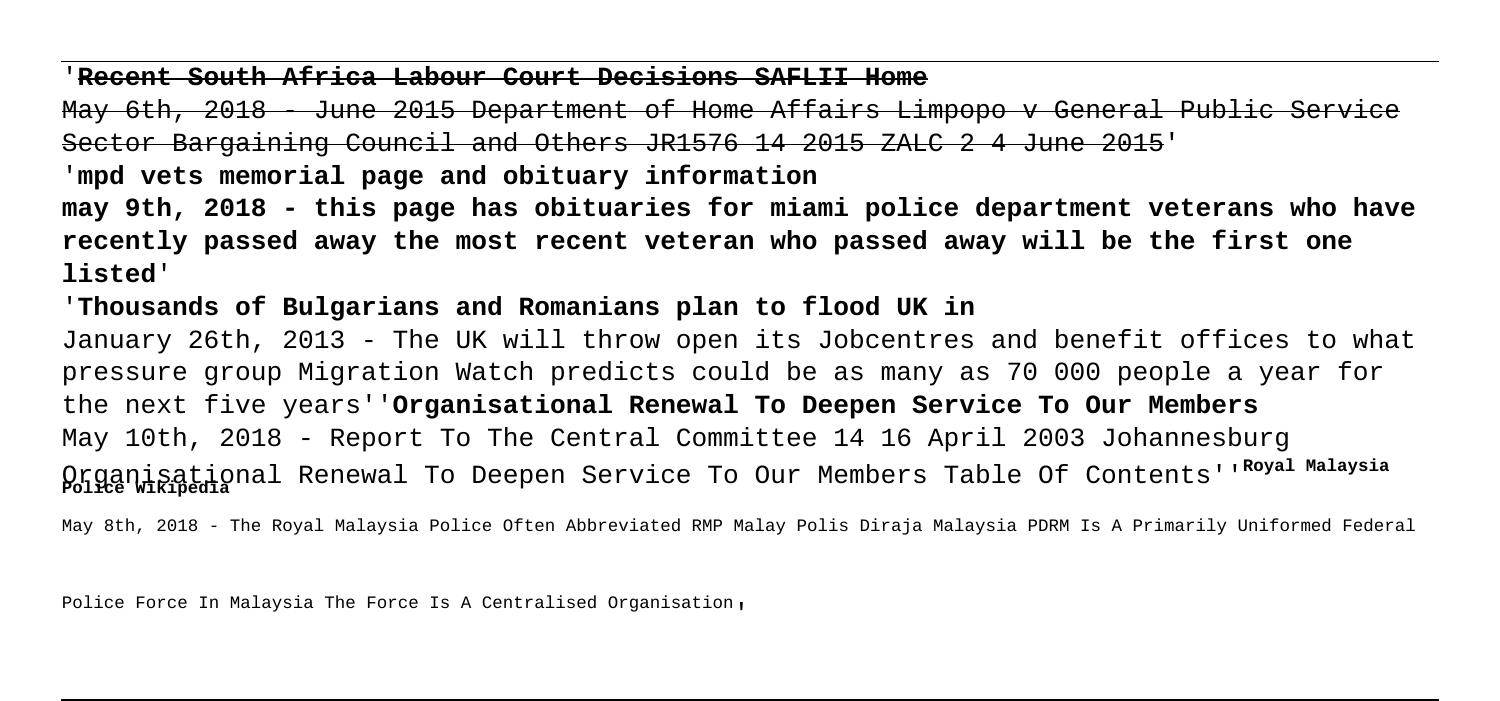# '**british transport police are accused of discrimination**

october 10th, 2017 - british transport police are accused of discrimination after they bar white men from their recruitment workshop btp holds events to help recruits with their application forms and assessments'

## '**Forensic Career DNA Project South Africa**

May 7th, 2018 - Cape Town  $\hat{a} \in \mathbb{C}^n$  The Gleaming Floors Of The Police Forensics Laboratory Reflect The Light From The Energy Saving Intelligent Fluorescent Lighting Above''**Contacts Economic Freedom Fighters EFF** May 11th, 2018 - For updated contact please go to http www effonline org Contact

webmaster National Office 78 De Korte Braamfontein Johannesburg Tel 011 403 2313' '**Uber Wikipedia**

**May 11th, 2018 - Uber Technologies Inc is a peer to peer ridesharing food delivery and transportation network company headquartered in San Francisco California with**